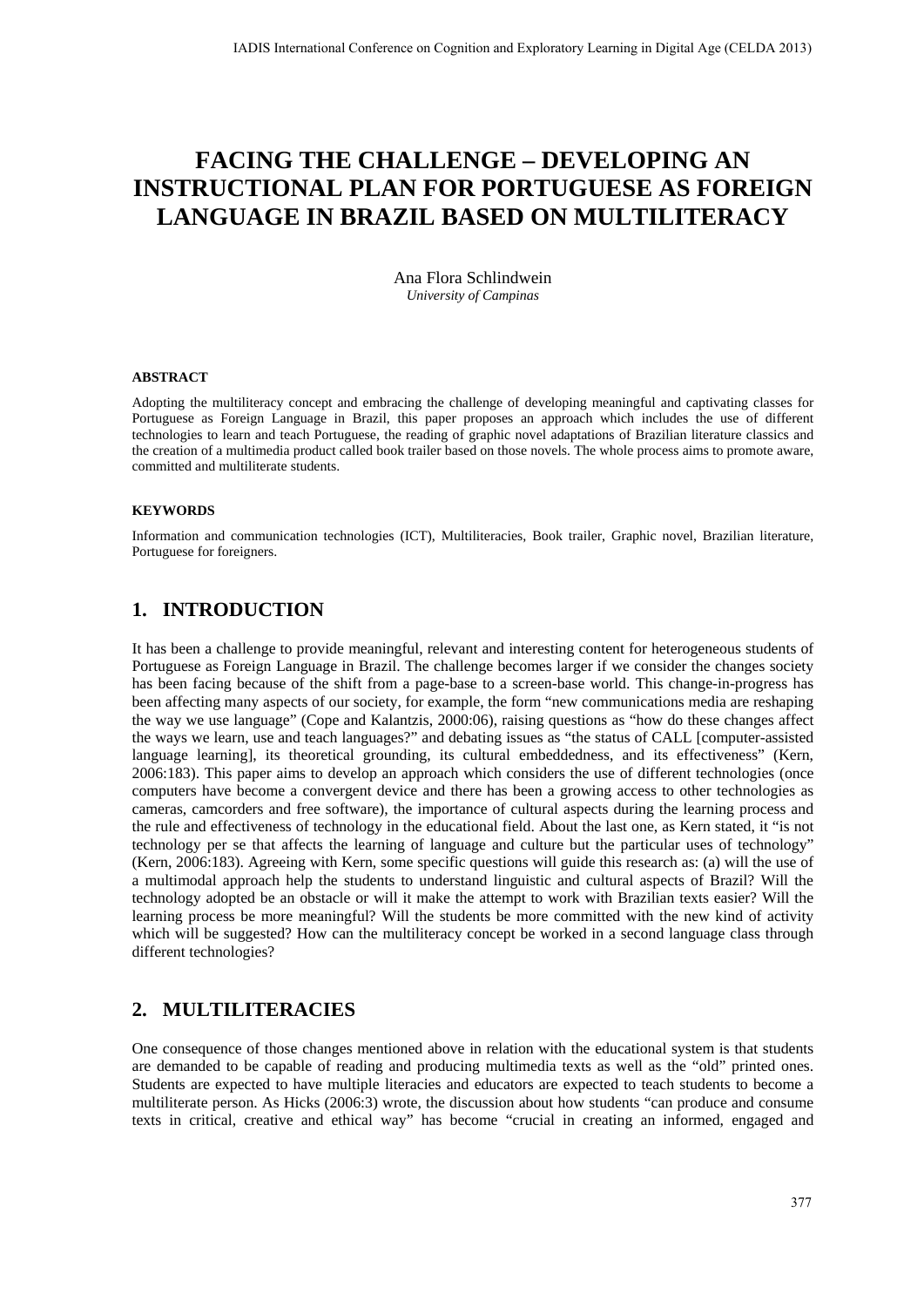multiliterate citizenship". Multiliteracy is a concept which presents worthy perspectives when we search answers for how literacy teaching can enable students for this switching world, once it "focuses on modes of representation much broader than language alone" (Cope and Kalantzis, 2000, p.05) and so it allows readers to be "cognitively and socially literate with" a variety of texts, "a problem solver and strategic thinker" (Anstèy and Bull, 2006:41).





Adopting multiliteracy while developing materials for Portuguese as Foreign Language in Brazil sets another challenge: the creation of an approach which includes and works with a variety of modes and media, promoting critical thinking and enabling students to learn Portuguese in an involving and motivating way. Embracing the multiliteracy, considering the profile of the students who will take part in this pilot study, the facilities of the center where those students will study this semester, the language syllabus expected to be taught and the current publishing industry in Brazil, book trailers and graphic novel adaptations of classics of Brazilian literature are potential resources to develop a teaching approach.

Book trailers have become popular in Brazil (e.g. BookTrailer - http://www.booktrailer.com.br/ Home.html), mainly among teenagers and young adults. A book trailer is normally an advertisement for novels created by book publishers or authors to sell their books. It can be defined as a multimodal text in which a variety of semiotic modes are combined. The multimodality can be explained as an approach that understands "communication and representation to be more than about language, and which attends to the full range of communication forms people use – image, gesture, gaze, posture, and so on – and the relationships between them"(Jewitt, 2009:14). Using a book trailer in a pedagogical approach creates "opportunities for students to re-enact the main storyline of books they read, using live video clips, pictures, music, voice-overs and other digital tools**"** (Digital Booktalk). The idea of using a book trailer to work the understanding of classics of Brazilian literature is partially based on the "composing" concept fostered by the *Conference on English Education Belief Statements About Technology* (Swenson et al., 2005). According to it, when students create their own product (a video clip, a music, a movie trailer and etc.), their personal concept of literacy is reinforced. However, as there are time and some technological limitations to produce something very time-consuming (as movie trailers and video clips), the book trailer shows itself as an ideal option. The time limitation, in turn, demands students to focus on the main points of a book or a graphic novel, exercising selection and condensation of the text, while they are making the book trailer.

About the graphic novels, they are characterized as "fiction or nonfiction books presented in comic book format that require multimodal literacy for understanding" (Hammond, 2009: iii) and they are considered "an emerging new literature of our times" (Campbell, 2007, p. 13). As Downey (2009:181) mentioned "graphic novels today are being used increasingly by educators to engage reluctant readers, reach out to visual learners, and illustrate social and cultural themes and topics". They are also a flourishing market in Brazil which has produced award-winning literary adaptations in the last years.

The next topic will detail how an approach has been developed including the pedagogical use of graphic novel adaptations of Brazilian literature classics, the production of book trailers, and the use of different kinds of technologies.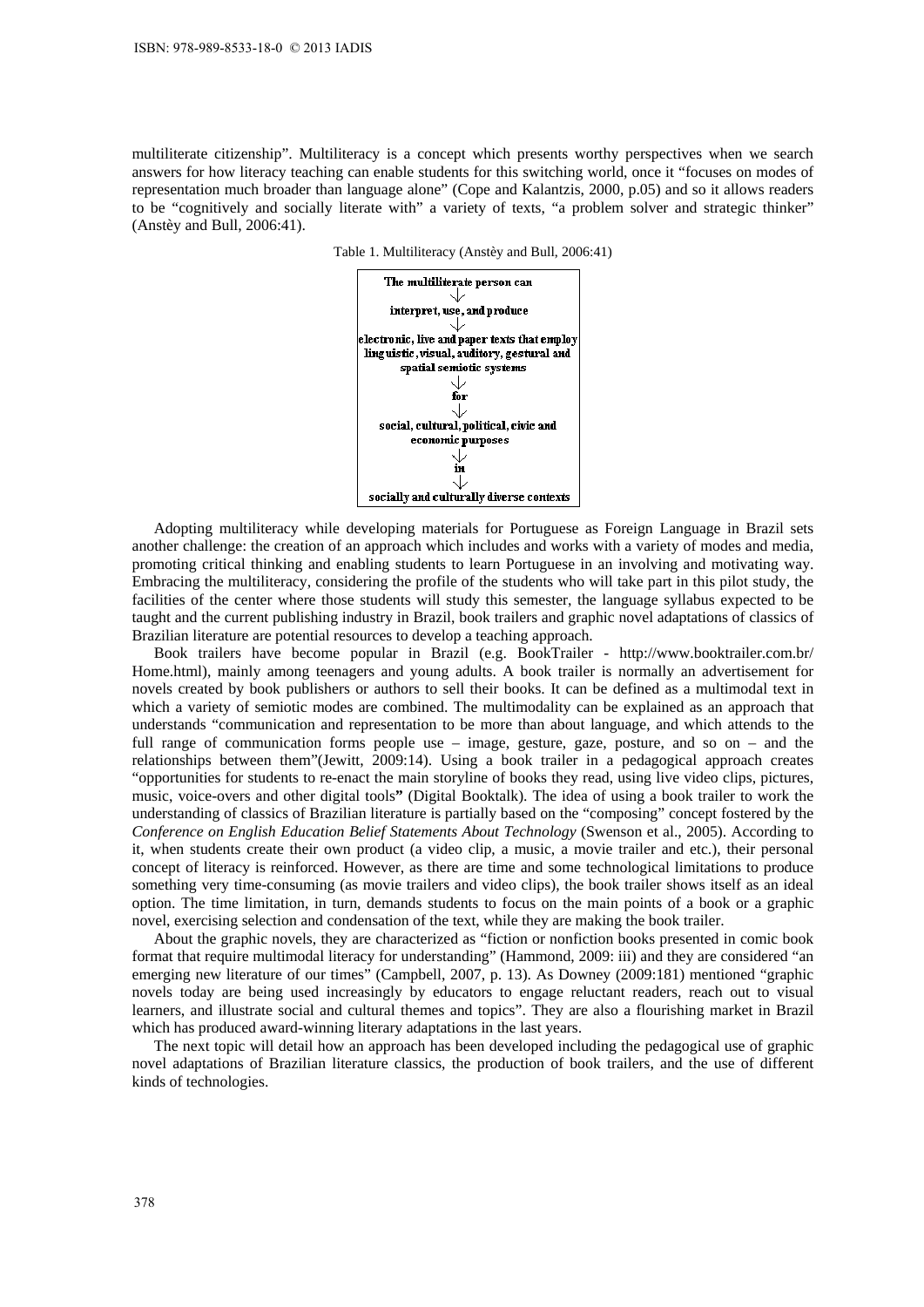### **2.1 Methodology**

The purposes of this approach are to enable students to (a) use spoken, written, and visual language to express themselves successfully to a wide range of audiences and for different goals; (b) employ their knowledge of language structure and conventions, as well as media resources and technological tools to produce, evaluate, and discuss different types of texts; (c) explore a variety of technological and information resources, in a critical and ethical way, to obtain the information and tools they need, creating and sharing knowledge. This project also expects students to show their understanding of graphic novel adaptations of Brazilian literature classics by creating a multimedia product called book trailer. During this process they will also (a) learn film-making and technological vocabulary in Portuguese; (b) discuss the cultural aspects spotted in the graphic novels; (c) question the *status quo* of the society shown in the books, trying to link it with our social structure, (d) learn how to write a script; (e) find out how to produce a book trailer; (f) debate the pro and cons of copyright and the use of materials available on the internet; and (g) promote collaborative and peer work. Adopting this approach we will be able to deal with linguistic and cultural dimensions, as well as to the critical use of technological and information resources.

The participants will be twenty Spanish speaking students from different nationalities, age and gender who are in Brazil taking Portuguese classes (intermediate level) at Centro de Ensino da Linguagem (Language Teaching Center), which belongs to University of Campinas (http://www.unicamp.br/unicamp/?language=en). This center has a multilingual library, computer and language lab, and different types of monitors to help the students with linguistic and technological doubts, so its infrastructure and facilities enable the development of this project. Also, during the role process, the students will have the support of their Portuguese teacher.

#### **2.2 Sessions**

In the beginning of the first meeting the professor will apply a questionnaire (detailed below) which will be used to assess the project. After the students finish answering it, the professor will present the steps of the project: (a) the students will organize themselves in groups of interests; (b) the professor will explain how the students will show their understanding of the book – instead of writing a traditinal abstract, they will produce a book trailer. The educator will define what a "book trailer" is, show some examples, discussing their characteristics, the resources applied and etc.; (c) the groups will assess each group's book trailer through a check list; (d) the students will decide if they want to show their books trailers through the creation of a blog or a channel on YouTube; (e) at the end of this first session, the educator will organize the schedule (both face-to-face and online meetings) of the project. The students will have a month to read the graphic novel and one month to produce the book trailer.

During the first month an online forum will be created so the students will have a virtual place to post their doubts while reading the graphic novels. After that, a second face-to-face meeting will be attended when each group will clarify doubts they still may have about, for example, vocabulary and grammar. During this session: (a) cultural aspects shown in the books will be highlighted and analyzed; (b) they will debate how culture and society involve a game of power which tries to keep the *status quo* (in the past and nowadays) and how this game affects our lives; (c) an example of a book trailer project plot planner and story board will be analyzed, enabling the students to start the first draft of the script; (d) the students will discuss what kind of check list they will adopt to evaluate each other's works; (e) the groups will decide which movie editing software they will use – it can vary from one group to other. (f) some tutorials about how to create a book trailer will be introduced; (g) the students will have a discussion about copyright and appropriation of content from the internet.

The next meetings will occur online, both through the use of the forum as well as through chats scheduled according to the students needs. Before the end of the project one face-to-face meeting will be booked with each group. During that session the students will show just for the educator their book trailer, so if there are any retouches or corrections, the students will have enough time to do it before their presentation.

The last meeting will be the one the groups will show their book trailers to their classmates. During that session the students will: (a) answer another questionnaire (detailed below) focused on their experience of reading the graphic novels and making the book trailers; (b) assess each other's works.

#### **2.3 Assessment**

There will be two kinds of assessment: (a) of the project and (b) of the students. The project assessment will be based on questionnaires answered by the students (one in the beginning and the other at the end of the